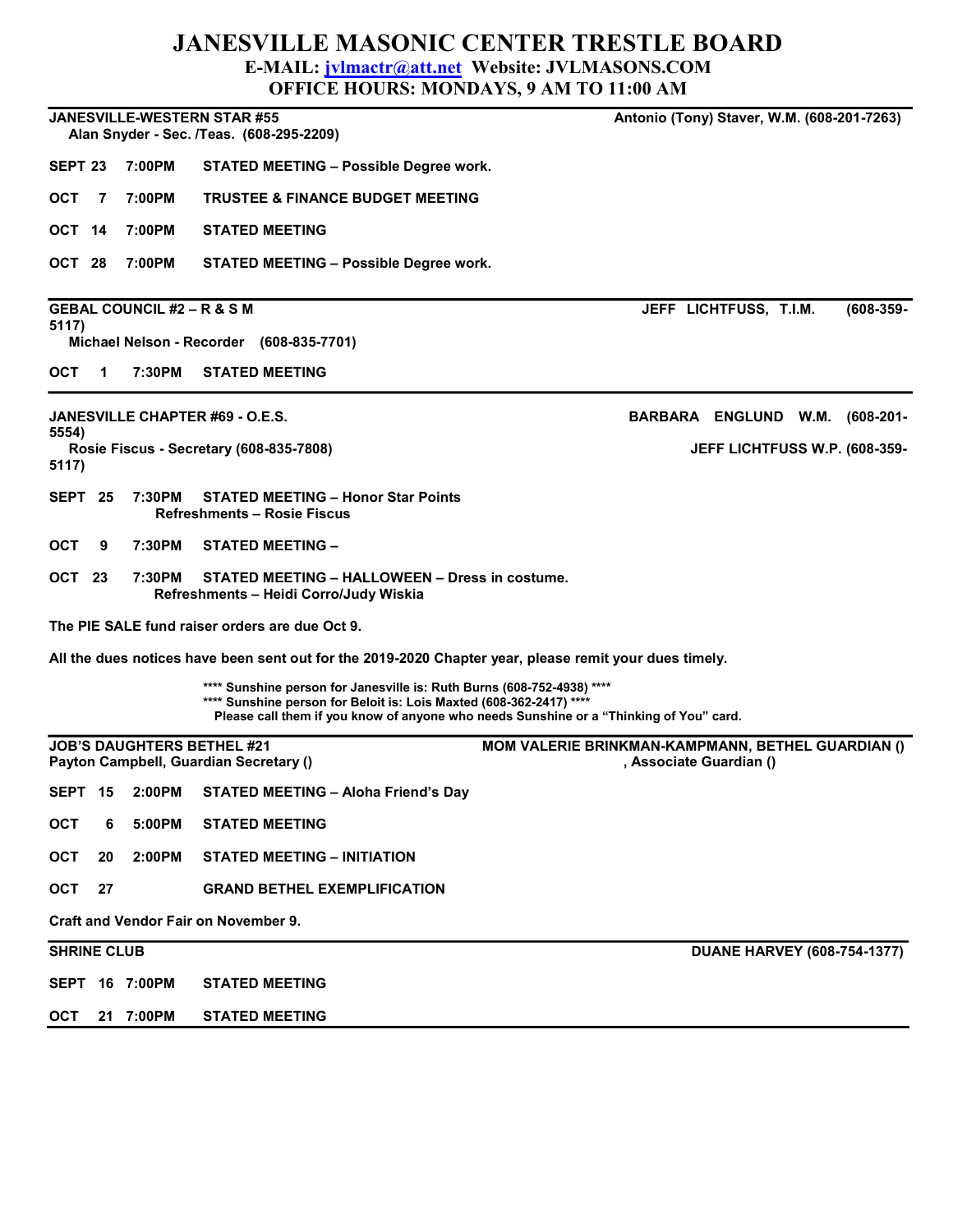

## JANESVILLE'S TRESTLE-BOARD DESIGNS

E-mail: jvlmactr@ATT.NET Website: jvlmasons.com

OCTOBER 2019



## SUNDAY | MONDAY | TUESDAY | WEDNESDAY | THURSDAY | FRIDAY | SATURDAY 1 **GEBEL** COUNCIL #2 **STATED** MEETING 7:30 PM 2 3 4 KITCHEN IN USE 5 (JWS 55 PRACTICE 9 AM) & **BREAKFAST** 6 JOB'S DAUGHTERS **STATED** MEETING 5:00PM 7 JANESVILLE-WESTERN STAR TRUSTEES & FINANCE **COMMITTEE** 7:00PM MEETING 8 JOB'S DAUGHTERS **COUNCIL** MEETING 6:30PM AMERICAN LEGION MEETING 6:00PM 9 O.E.S. #69 7:30PM **STATED** MEETING 10 11 KITCHEN IN USE 12 (JWS 55 PRACTICE 9 AM) & **BREAKFAST** 13 14 JANESVILLE-WESTERN STAR #55 7:00PM MEETING 15 16 17 18 KITCHEN IN USE 19 JWS 55 PRACTICE 9 AM) & **BREAKFAST** 20 JOB'S DAUGHTERS STATED MEETING 2:00PM 21 BLOOD DRIVE 9:30AM- 2:30PM ZOR SHRINE CLUB 7:00PM 22 23 O.E.S. #69 7:30PM STATED MEETING 24 25 KITCHEN IN USE 26 (JWS 55 PRACTICE 9 AM) & **BREAKFAST** 27 28 JANESVILLE-WESTERN STAR #55 7:00PM MEETING 29 30 31

Mondays: - have coffee and conversation at 9:00 AM to whenever. Everyone is welcome. Maybe we could get enough to have some card games or a game of pool going. Also, workday around building, cleaning and sprucing up things. All are welcome to come.

AMERICAN RED CROSS BLOOD DRIVE: The Trustees are providing our building to the American Red Cross as a courtesy to the community and the American Red Cross. The American Red Cross will be holding a monthly Blood Drive every third Monday of the month from 9:30 am to 2:30 pm. The Red Cross is also holding extra drives due to shortages and will be at the Janesville Masonic Center on SEPTEMBER 3 from 9:30 am to 2:30 pm. Please help support them. Walk-ins are welcome but appointments are best. Appointments can be made through the jvlmasons.com website and clicking on the Red Cross icon or by going to redcross.org. The next Blood Drives will be September 16, September 30, October 21 and November 1. Help! Help! Help is needed from all orders to just be in the building if a special need may arise. One to two hours each Blood Drive to supplement other the other lodge members that are helping. PLEASE SUPPORT YOUR LODGE AND THE MASONIC CENTER.